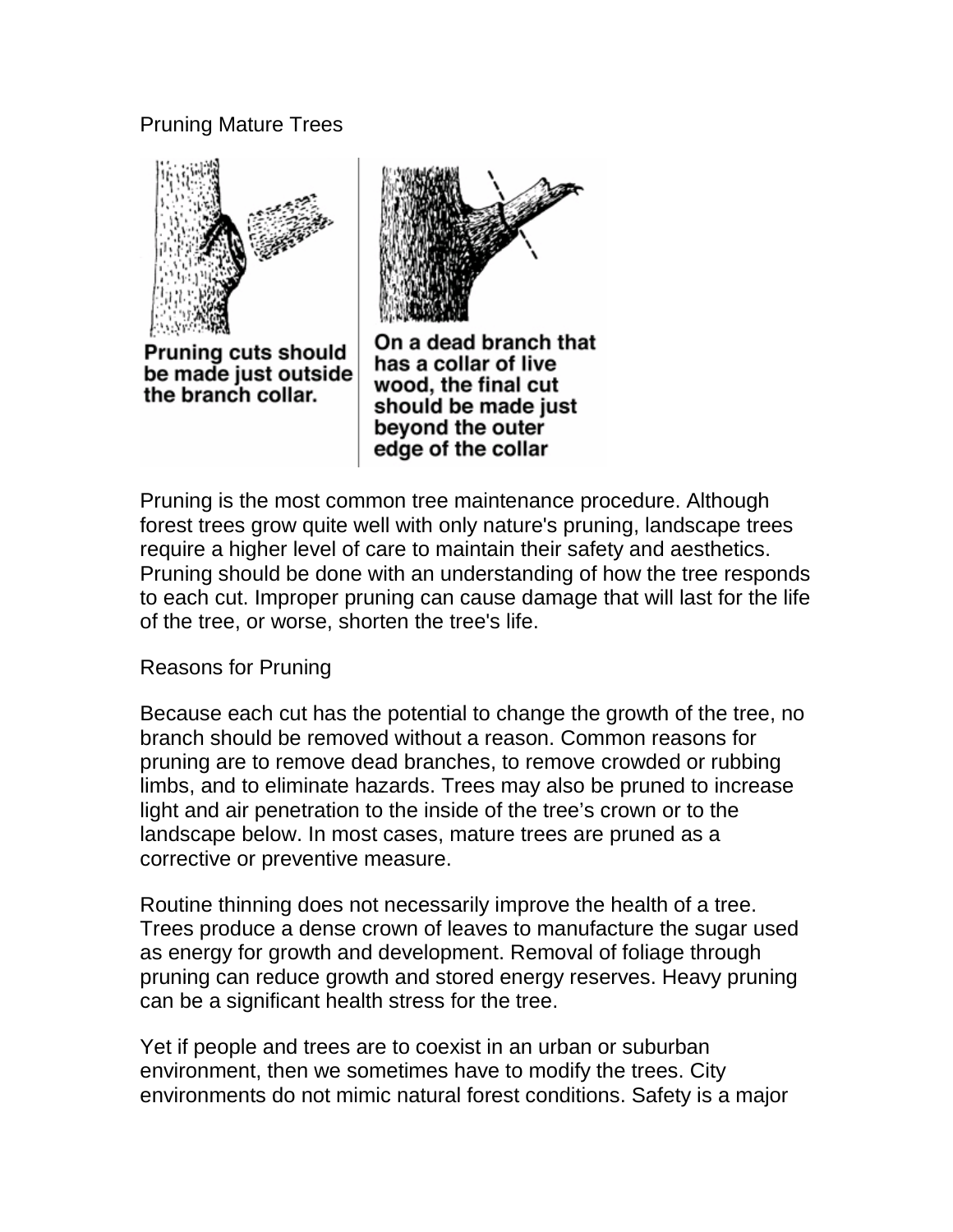concern. Also, we want trees to complement other landscape plantings and lawns. Proper pruning, with an understanding of tree biology, can maintain good tree health and structure while enhancing the aesthetic and economic values of our landscapes.

### When to Prune

Most routine pruning to remove weak, diseased, or dead limbs can be accomplished at any time during the year with little effect on the tree. As a rule, growth is maximized and wound closure is fastest if pruning takes place before the spring growth flush. Some trees, such as maples and birches, tend to "bleed" if pruned early in the spring. It may be unsightly, but it is of little consequence to the tree.

A few tree diseases, such as oak wilt, can be spread when pruning wounds allow spores access into the tree. Susceptible trees should not be pruned during active transmission periods.

Heavy pruning just after the spring growth flush should be avoided. At that time, trees have just expended a great deal of energy to produce foliage and early shoot growth. Removal of a large percentage of foliage at that time can stress the tree.

## Making Proper Pruning Cuts

Pruning cuts should be made just outside the branch collar. The branch collar contains trunk or parent branch tissue and should not be damaged or removed. If the trunk collar has grown out on a dead limb to be removed, make the cut just beyond the collar. Do not cut the collar.

If a large limb is to be removed, its weight should first be reduced. This is done by making an undercut about 12 to 18 inches from the limb's point of attachment. Make a second cut from the top, directly above or a few inches farther out on the limb. Doing so removes the limb, leaving the 12- to 18-inch stub. Remove the stub by cutting back to the branch collar. This technique reduces the possibility of tearing the bark.

Pruning Techniques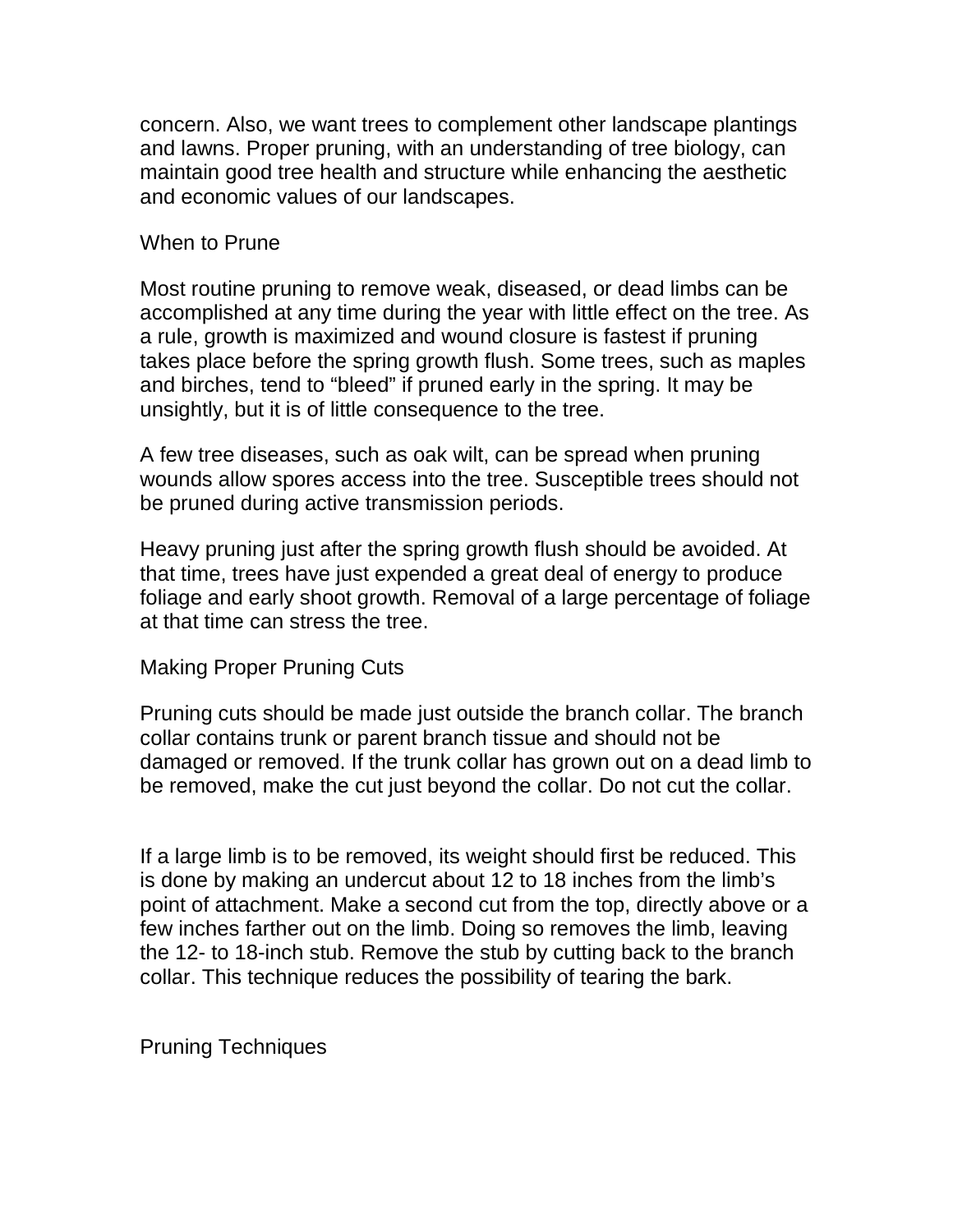Specific types of pruning may be necessary to maintain a mature tree in a healthy, safe, and attractive condition.

**Cleaning** is the removal of dead, dying, diseased, crowded, weakly attached, and low-vigor branches from the crown of a tree.

**Thinning** is the selective removal of branches to increase light penetration and air movement through the crown. Thinning opens the foliage of a tree, reduces weight on heavy limbs, and helps retain the tree's natural shape.

**Raising** removes the lower branches from a tree in order to provide clearance for buildings, vehicles, pedestrians, and vistas.

**Reduction** reduces the size of a tree, often for clear- ance for utility lines. Reducing the height or spread of a tree is best accomplished by pruning back the leaders and branch terminals to lateral branches that are large enough to assume the terminal roles (at least one-third the diameter of the cut stem). Compared to topping, reduction helps maintain the form and structural integrity of the tree.

How Much Should Be Pruned?

The amount of live tissue that should be removed depends on the tree size, species, and age, as well as the pruning objectives. Younger trees tolerate the removal of a higher percentage of living tissue better than mature trees do. An important principle to remember is that a tree can recover from several small pruning wounds faster than from one large wound.

A common mistake is to remove too much inner foliage and small branches. It is important to maintain an even distribution of foliage along large limbs and in the lower portion of the crown. Overthinning reduces the tree's sugar production capacity and can create tip-heavy limbs that are prone to failure.

Mature trees should require little routine pruning. A widely accepted rule of thumb is never to remove more than one-quarter of a tree's leafbearing crown. In a mature tree, pruning even that much could have negative effects. Removing even a single, large-diameter limb can create a wound that the tree may not be able to close. The older and larger a tree becomes, the less energy it has in reserve to close wounds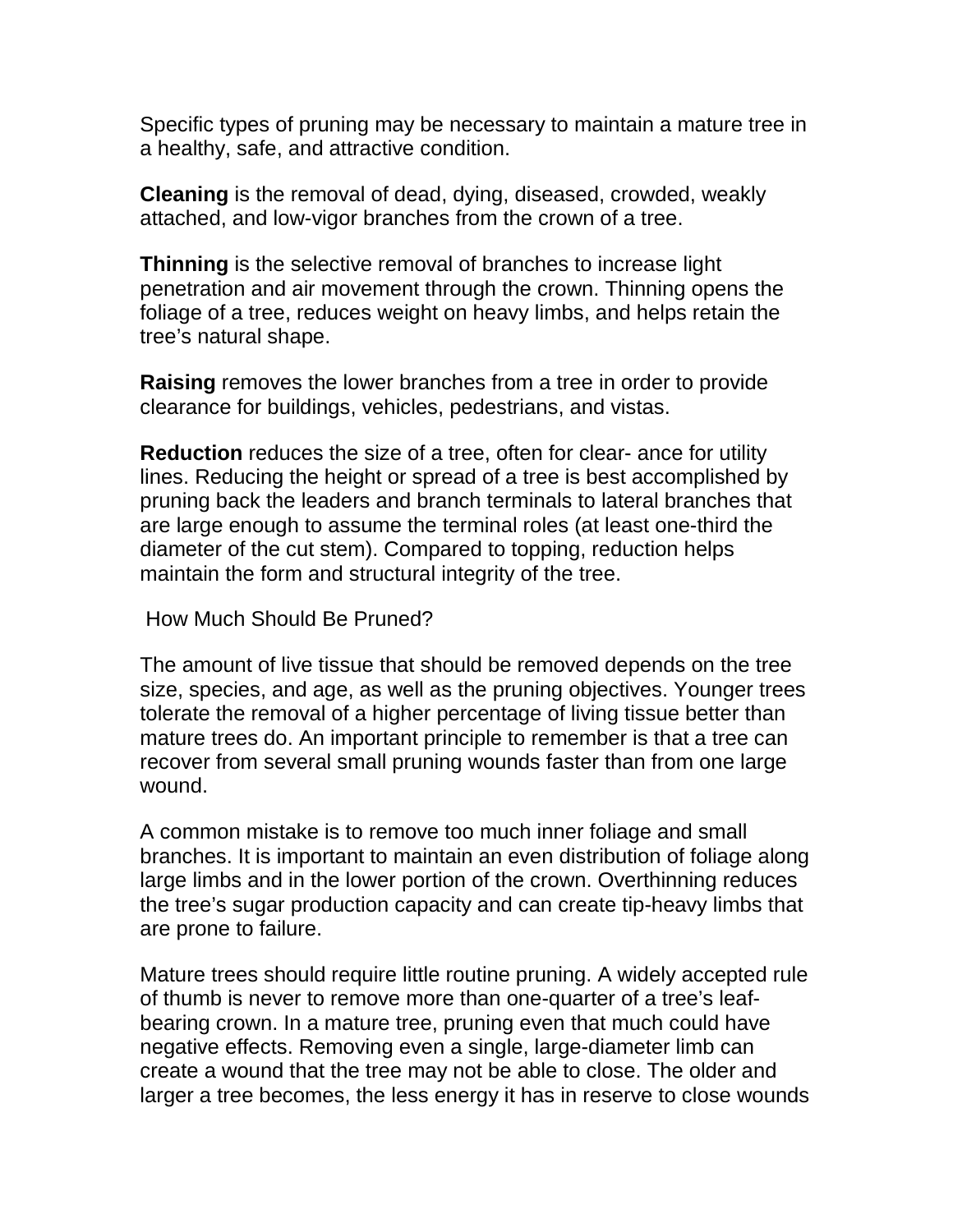and defend against decay or insect attack. The pruning of large mature trees is usually limited to removal of dead or potentially hazardous limbs.

## Wound Dressings

Wound dressings were once thought to accelerate wound closure, protect against insects and diseases, and reduce decay. However, research has shown that dressings do not reduce decay or speed closure and rarely prevent insect or disease infestations. Most experts recommend that wound dressings not be used. If a dressing must be used for cosmetic purposes, then only a thin coating of a nontoxic material should be applied.

## Hiring an Arborist

Pruning large trees can be dangerous. If pruning involves working above the ground or using power equipment, it is best to hire a professional arborist. An arborist can determine the type of pruning necessary to improve the health, appearance, and safety of your trees. A professional arborist can provide the services of a trained crew, with all of the required safety equipment and liability insurance.

There are a variety of things to look for when selecting an arborist:

- membership in professional organizations such as the International Society of Arboriculture (ISA), the Tree Care Industry Association (TCIA), or the American Society of Consulting Arborists (ASCA)
- certification through ISA's Certified Arborist program
- proof of insurance
- list of references (don't hesitate to check)

Avoid using the services of any tree company that

- advertises topping as a service provided; knowledgeable arborists know that topping is harmful to trees and is not an accepted practice
- uses tree climbing spikes to climb trees that are being pruned; climbing spikes can damage trees, and their use should be limited to trees that are being removed